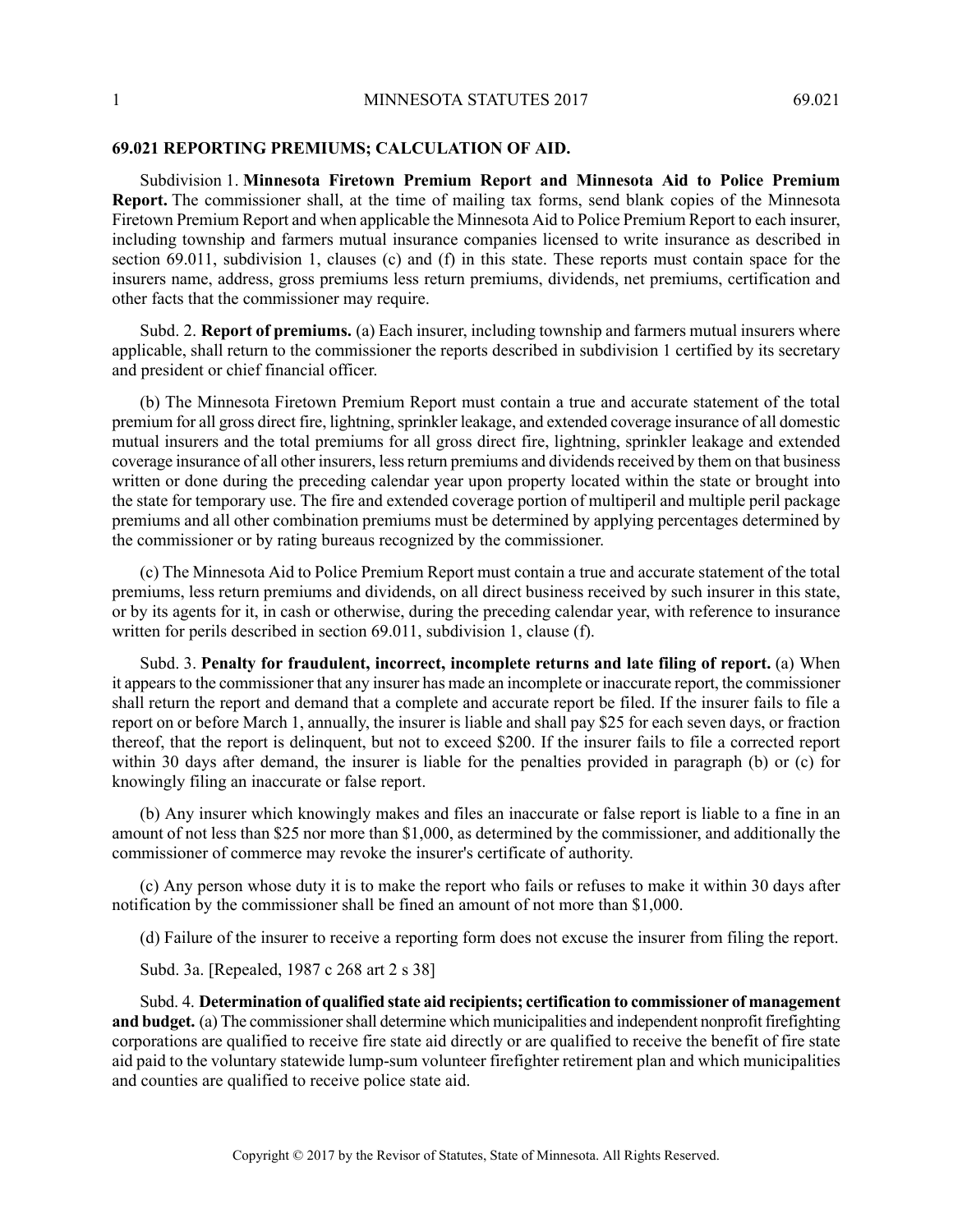(b) The commissioner shall determine qualification for state aid upon receipt of:

(1) the fire department personnel and equipment certification or the police department and qualified peace officers certificate, whichever applies, required under section 69.011;

(2) the financial compliance report required under section 6.495, subdivision 3, if applicable; and

(3) any other relevant information which comes to the attention of the commissioner.

(c) Upon completion of the determination, on or before October 1, the commissioner shall calculate the amount of:

(1) the police state aid which each county or municipality is to receive under subdivisions 5, 6, 7a, and 10; and

(2) the fire state aid which each municipality or nonprofit firefighting corporation is to receive under subdivisions 5 and 7.

(d) The commissioner shall certify to the commissioner of management and budget the name of each county or municipality, and the amount of state aid which each county or municipality is to receive, in the case of police state aid. The commissioner shall certify to the commissioner of management and budget the name of each municipality or independent nonprofit firefighting corporation and the amount of state aid which each municipality or independent nonprofit firefighting corporation isto receive directly or the amount of state aid which the voluntary statewide lump-sum volunteer firefighter retirement plan is qualified to receive on behalf of the municipality or corporation, in the case of fire state aid.

Subd. 5. **Calculation of state aid.** (a) The amount of fire state aid available for apportionment, before the addition of the minimum fire state aid allocation amount under subdivision 7, is equal to 107 percent of the amount of premium taxes paid to the state upon the fire, lightning, sprinkler leakage, and extended coverage premiums reported to the commissioner by insurers on the Minnesota Firetown Premium Report. This amount must be reduced by the amount required to pay the state auditor's costs and expenses of the audits or exams of the firefighters relief associations.

The total amount for apportionment in respect to fire state aid must not be less than two percent of the premiums reported to the commissioner by insurers on the Minnesota Firetown Premium Report after subtracting the following amounts:

(1) the amount required to pay the state auditor's costs and expenses of the audits or exams of the firefighters relief associations; and

(2) one percent of the premiums reported by township mutual insurance companies and mutual property and casualty companies with total assets of \$5,000,000 or less.

(b) The total amount for apportionment as police state aid is equal to 104 percent of the amount of premium taxes paid to the state on the premiums reported to the commissioner by insurers on the Minnesota Aid to Police Premium Report. The total amount for apportionment in respect to the police state aid program must not be less than two percent of the amount of premiums reported to the commissioner by insurers on the Minnesota Aid to Police Premium Report.

(c) The commissionershall calculate the percentage of increase or decrease reflected in the apportionment over or under the previous year's available state aid using the same premiums as a basis for comparison.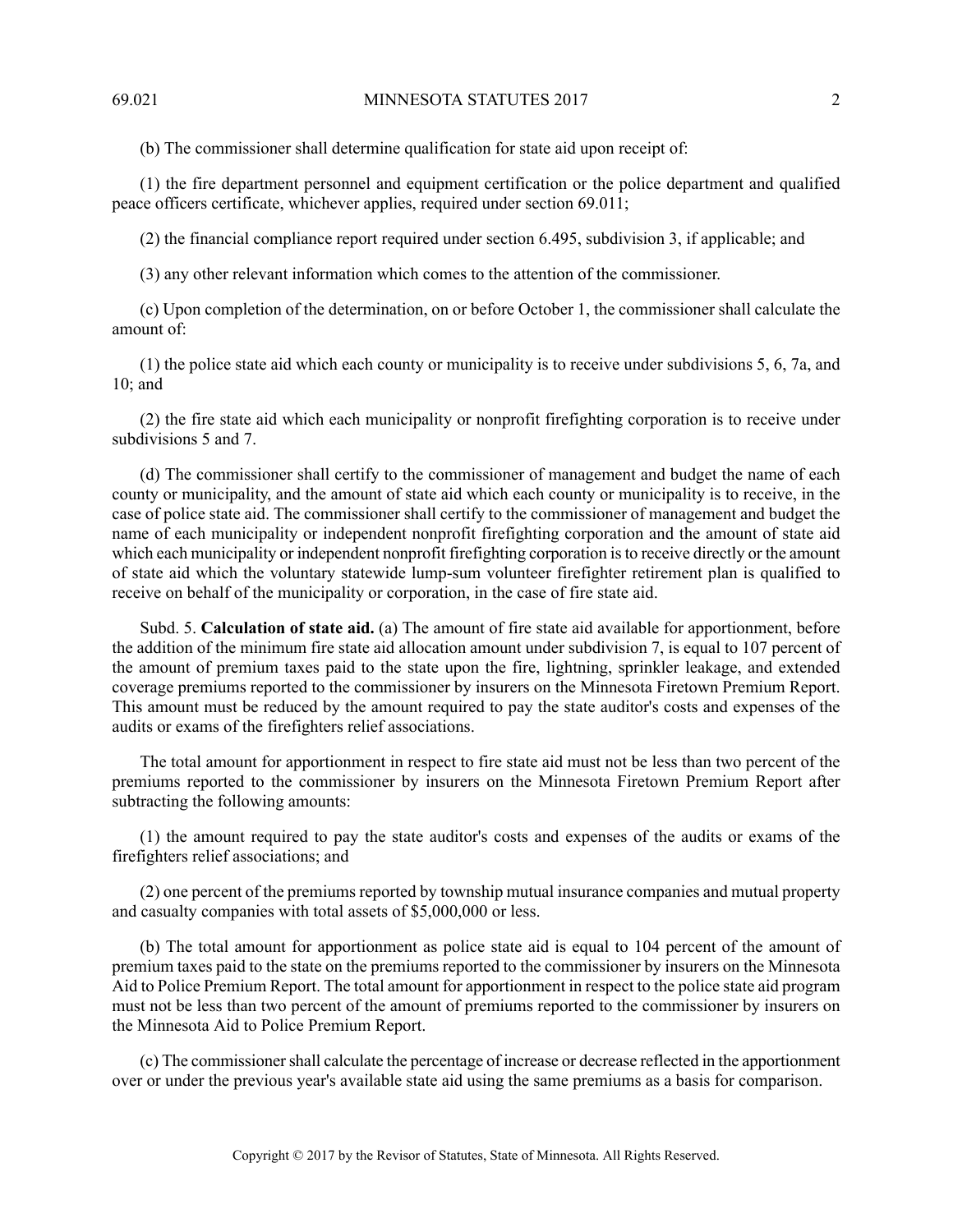(d) In addition to the amount for apportionment of police state aid under paragraph (b), each year \$100,000 must be apportioned for police state aid. An amount sufficient to pay this increase is annually appropriated from the general fund.

## Subd. 6. [Repealed, 2013 c 111 art 5 s 81]

Subd. 7. **Apportionment of fire state aid to municipalities and relief associations.** (a) The commissioner shall apportion the fire state aid relative to the premiums reported on the Minnesota Firetown Premium Reports filed under this chapter to each municipality and/or firefighters relief association qualified under section 69.011, subdivision 4.

(b) The commissioner shall calculate an initial fire state aid allocation amount for each municipality or fire department under paragraph (c) and, if applicable, a minimum fire state aid allocation amount for each municipality or fire department under paragraph (d). The municipality or fire department must be apportioned the larger fire state aid amount.

(c) The initial fire state aid allocation amount is the amount available for apportionment as fire state aid under subdivision 5, without the inclusion of any additional funding amount to support a minimum fire state aid amount under section 423A.02, subdivision 3, allocated one-half in proportion to the population as shown in the last official statewide federal census for each fire town and one-half in proportion to the estimated market value of each fire town, including (1) the estimated market value of tax-exempt property and (2) the estimated market value of natural resources lands receiving in lieu payments under sections 477A.11 to 477A.14, but excluding the estimated market value of minerals. In the case of incorporated or municipal fire departments furnishing fire protection to other cities, towns, or townships as evidenced by valid fire service contracts filed with the commissioner, the distribution must be adjusted proportionately to take into consideration the crossover fire protection service. Necessary adjustments must be made to subsequent apportionments. In the case of municipalities or independent fire departments qualifying for the aid, the commissioner shall calculate the state aid for the municipality or relief association on the basis of the population and the estimated market value of the area furnished fire protection service by the fire department as evidenced by duly executed and valid fire service agreements filed with the commissioner. If one or more fire departments are furnishing contracted fire service to a city, town, or township, only the population and estimated market value of the area served by each fire department may be considered in calculating the state aid and the fire departments furnishing service shall enter into an agreement apportioning among themselves the percent of the population and the percent of the estimated market value of each shared service area. The agreement must be in writing and must be filed with the commissioner.

(d) The minimum fire state aid allocation amount is the amount in addition to the initial fire state allocation amount that is derived from any additional funding amount to support a minimum fire state aid amount under section 423A.02, subdivision 3, and allocated to municipalities with volunteer firefighters relief associations or covered by the voluntary statewide lump-sum volunteer firefighter retirement plan based on the number of active volunteer firefighters who are members of the relief association as reported in the annual financial reporting for the calendar year 1993 to the Office of the State Auditor, but not to exceed 30 active volunteer firefighters, so that all municipalities or fire departments with volunteer firefighters relief associations receive in total at least a minimum fire state aid amount per 1993 active volunteer firefighter to a maximum of 30 firefighters. If a relief association is established after calendar year 1993 and before calendar year 2000, the number of active volunteer firefighters who are members of the relief association as reported in the annual financial reporting for calendar year 1998 to the Office of the State Auditor, but not to exceed 30 active volunteer firefighters, shall be used in this determination. If a relief association is established after calendar year 1999, the number of active volunteer firefighters who are members of the relief association as reported in the first annual financial reporting submitted to the Office of the State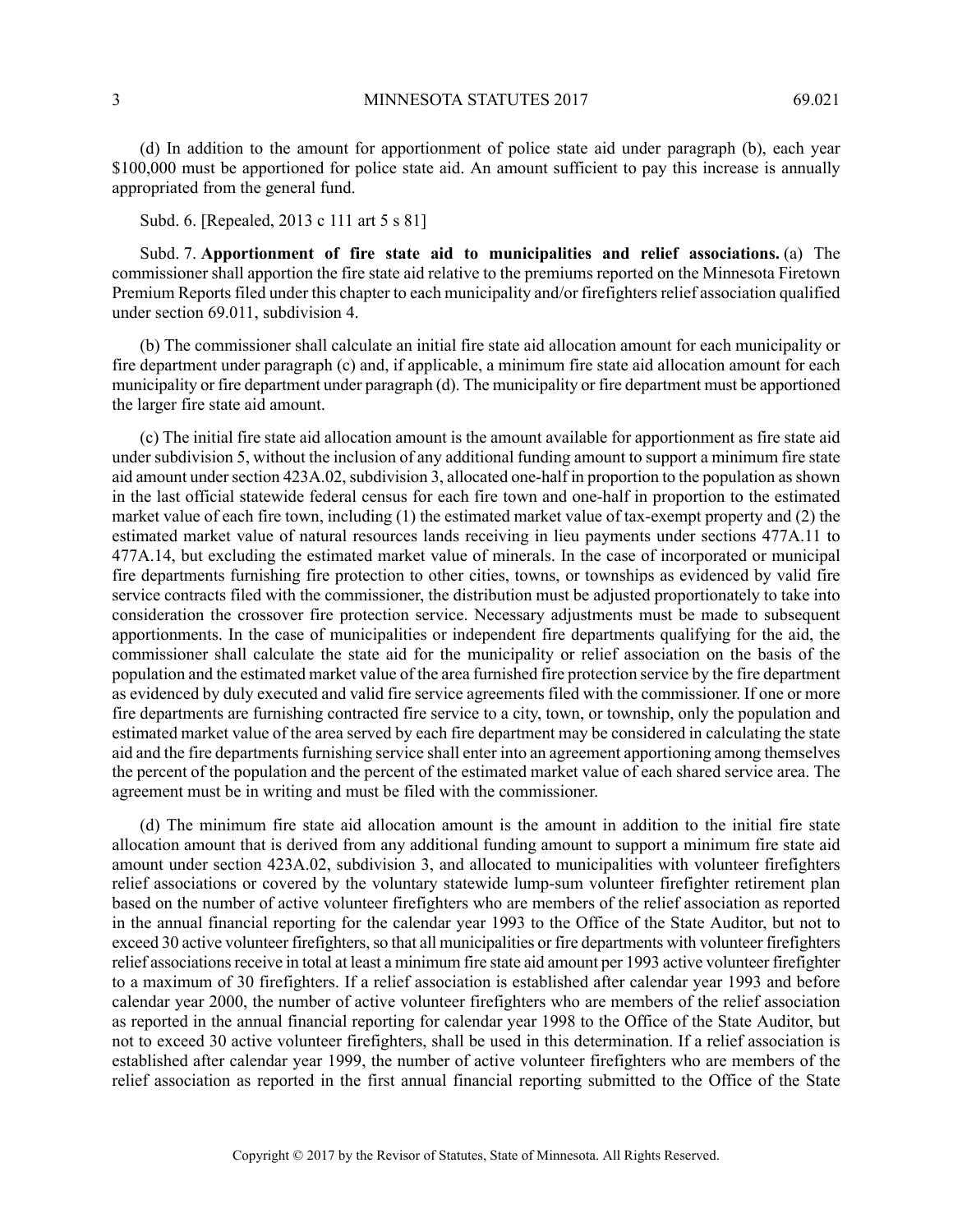69.021 MINNESOTA STATUTES 2017 4

Auditor, but not to exceed 20 active volunteer firefighters, must be used in this determination. If a relief association is terminated as a result of providing retirement coverage for volunteer firefighters by the voluntary statewide lump-sum volunteer firefighter retirement plan under chapter 353G, the number of active volunteer firefighters of the municipality covered by the statewide plan as certified by the executive director of the Public Employees Retirement Association to the commissioner and the state auditor, but not to exceed 30 active firefighters, must be used in this determination.

(e) Unless the firefighters of the applicable fire department are members of the voluntary statewide lump-sum volunteer firefighter retirement plan, the fire state aid must be paid to the treasurer of the municipality where the fire department is located and the treasurer of the municipality shall, within 30 days of receipt of the fire state aid, transmit the aid to the relief association if the relief association has filed a financial report with the treasurer of the municipality and has met all other statutory provisions pertaining to the aid apportionment. If the firefighters of the applicable fire department are members of the voluntary statewide lump-sum volunteer firefighter retirement plan, the fire state aid must be paid to the executive director of the Public Employees Retirement Association and deposited in the voluntary statewide lump-sum volunteer firefighter retirement fund.

(f) The commissioner may make rules to permit the administration of the provisions of this section.

(g) Any adjustments needed to correct prior misallocations must be made to subsequent fire state aid apportionments.

Subd. 7a. **Apportionment of police state aid.** (a) Subject to the reduction provided for undersubdivision 10, the commissioner shall apportion the police state aid to each municipality, to each county, and to the Departments of Natural Resources and Public Safety in the following manner:

(1) for all municipalities maintaining police departments, counties, the Department of Natural Resources, and the Department of Public Safety, the police state aid must be distributed in proportion to the relationship that the total number of peace officers, as determined under section 69.011, subdivision 1, paragraph (g), and subdivision 2, paragraph (b), employed by that employing unit for 12 calendar months and the proportional or fractional number who were employed less than 12 months bears to the total number of peace officers employed by all municipalities, counties, the Departments of Natural Resources and Public Safety, subject to any reduction under subdivision 10;

(2) for each municipality which contracts with the county for police service, a proportionate amount of the state aid distributed to the county based on the full-time equivalent number of peace officers providing contract service to that municipality must be credited against the municipality's contract obligation; and

(3) for each municipality which contracts with another municipality for police service, a proportionate amount of the state aid distributed to the municipality providing contract service based on the full-time equivalent number of peace officers providing contract service to that municipality on a full-time equivalent basis must be credited against the contract obligation of the municipality receiving contract service.

(b) Any necessary additional adjustments must be made to subsequent police state aid apportionments.

Subd. 8. **Population and estimated market value.** (a) In computationsrelating to fire state aid requiring the use of population figures, only official statewide federal census figures may be used. Increases or decreases in population disclosed by reason of any special census must not be taken into consideration.

(b) In calculations relating to fire state aid requiring the use of estimated market value property figures, only the latest available estimated market value property figures may be used.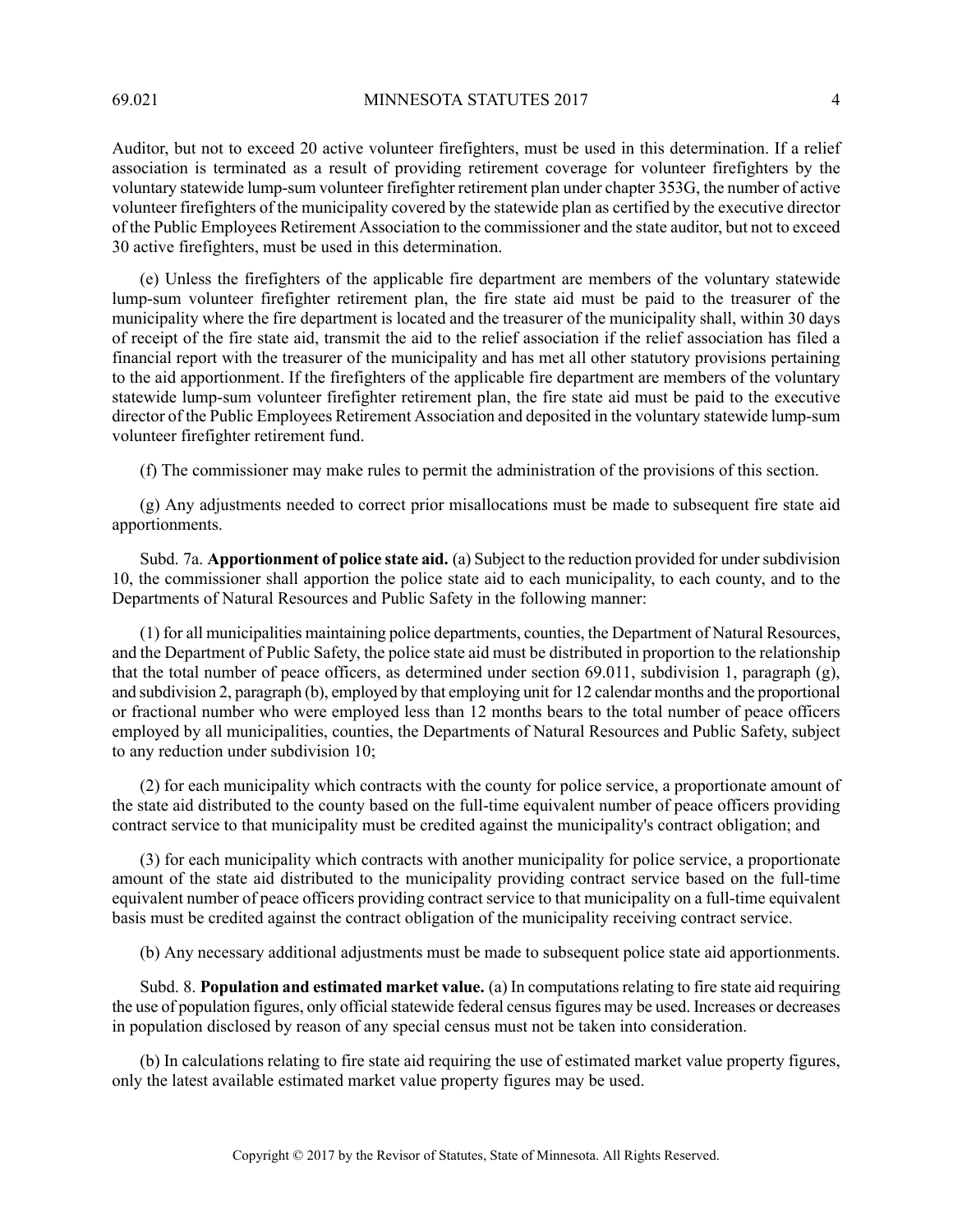5 MINNESOTA STATUTES 2017 69.021

Subd. 9. **Appeal.** (a) In the event that a municipality, a county, a fire relief association, the Department of Natural Resources, the Department of Public Safety, or the voluntary statewide lump-sum volunteer firefighter retirement plan, feels itself to be aggrieved, it may request the commissioner to review and adjust the apportionment of funds within the county in the case of police state aid, or within the state in the case of fire state aid.

(b) The decision of the commissioner is subject to appeal, review, and adjustment by the district court in the county in which the applicable municipality or fire department is located or by the Ramsey County District Court with respect to the Department of Natural Resources, the Department of Public Safety, or the voluntary statewide lump-sum volunteer firefighter retirement plan.

Subd. 10. **Reduction in police state aid apportionment.** (a) The commissioner of revenue shall reduce the apportionment of police state aid under subdivisions 5, paragraph (b), 6, and 7a, for eligible employer units by the amount of any excess police state aid.

(b) "Excess police state aid" is:

(1) for counties and for municipalities in which police retirement coverage is provided wholly by the public employees police and fire fund and all police officers are members of the plan governed by sections 353.63 to 353.657, the amount in excess of the employer's total prior calendar year obligation as defined in paragraph (c), as certified by the executive director of the Public Employees Retirement Association;

(2) for the Metropolitan Airports Commission, the amount in excess of the commission's total prior calendar year obligation as defined in paragraph (c), as certified by the executive director of the Public Employees Retirement Association; and

(3) for the Department of Natural Resources and for the Department of Public Safety, the amount in excess of the employer's total prior calendar year obligation under section 352B.02, subdivision 1c, for plan members who are peace officers under section 69.011, subdivision 1, paragraph (g), as certified by the executive director of the Minnesota State Retirement System.

(c) The employer's total prior calendar year obligation with respect to the public employees police and fire plan under paragraph (b), clause (1), is the total prior calendar year obligation under section 353.65, subdivision 3, for police officers as defined in section 353.64, subdivisions 1, 1a, and 2, and the actual total prior calendar year obligation under section 353.65, subdivision 3, for firefighters, as defined in section 353.64, subdivisions 1, 1a, and 2, but not to exceed for those firefighters the applicable following employer calendar year amount:

| Municipality           | Maximum Amount |
|------------------------|----------------|
| Albert Lea             | \$54,157.01    |
| Anoka                  | 10,399.31      |
| Apple Valley           | 5,442.44       |
| Austin                 | 49,864.73      |
| Bemidji                | 27,671.38      |
| <b>Brooklyn Center</b> | 6,605.92       |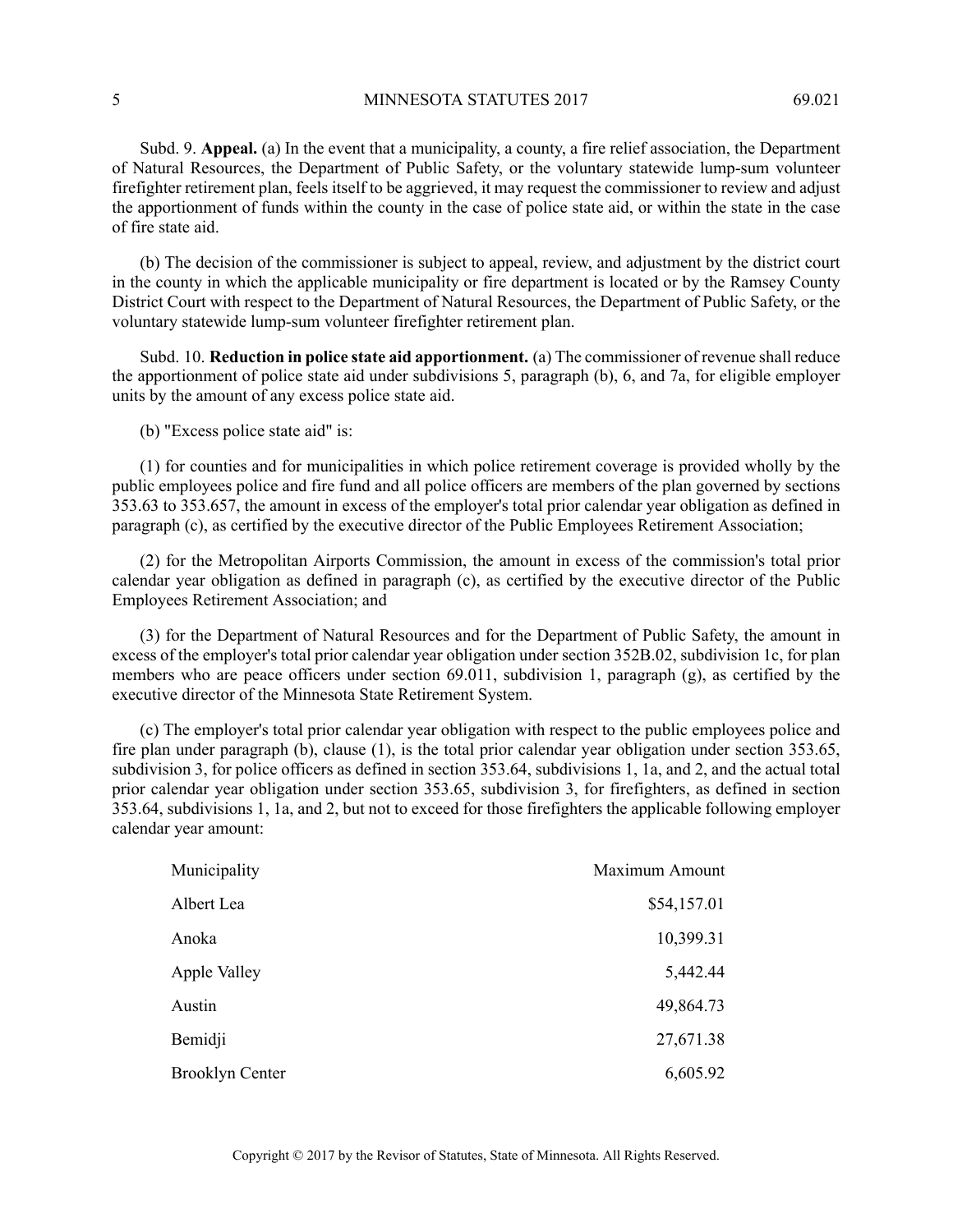| <b>Brooklyn Park</b>       | 24,002.26 |
|----------------------------|-----------|
| Burnsville                 | 15,956.00 |
| Cloquet                    | 4,260.49  |
| Coon Rapids                | 39,920.00 |
| <b>Cottage Grove</b>       | 8,588.48  |
| Crystal                    | 5,855.00  |
| East Grand Forks           | 51,009.88 |
| Edina                      | 32,251.00 |
| Elk River                  | 5,216.55  |
| Ely                        | 13,584.16 |
| Eveleth                    | 16,288.27 |
| Fergus Falls               | 6,742.00  |
| Fridley                    | 33,420.64 |
| Golden Valley              | 11,744.61 |
| Hastings                   | 16,561.00 |
| Hopkins                    | 4,324.23  |
| <b>International Falls</b> | 14,400.69 |
| Lakeville                  | 782.35    |
| Lino Lakes                 | 5,324.00  |
| Little Falls               | 7,889.41  |
| Maple Grove                | 6,707.54  |
| Maplewood                  | 8,476.69  |
| Minnetonka                 | 10,403.00 |
| Montevideo                 | 1,307.66  |
| Moorhead                   | 68,069.26 |
| New Hope                   | 6,739.72  |
| North St. Paul             | 4,241.14  |
| Northfield                 | 770.63    |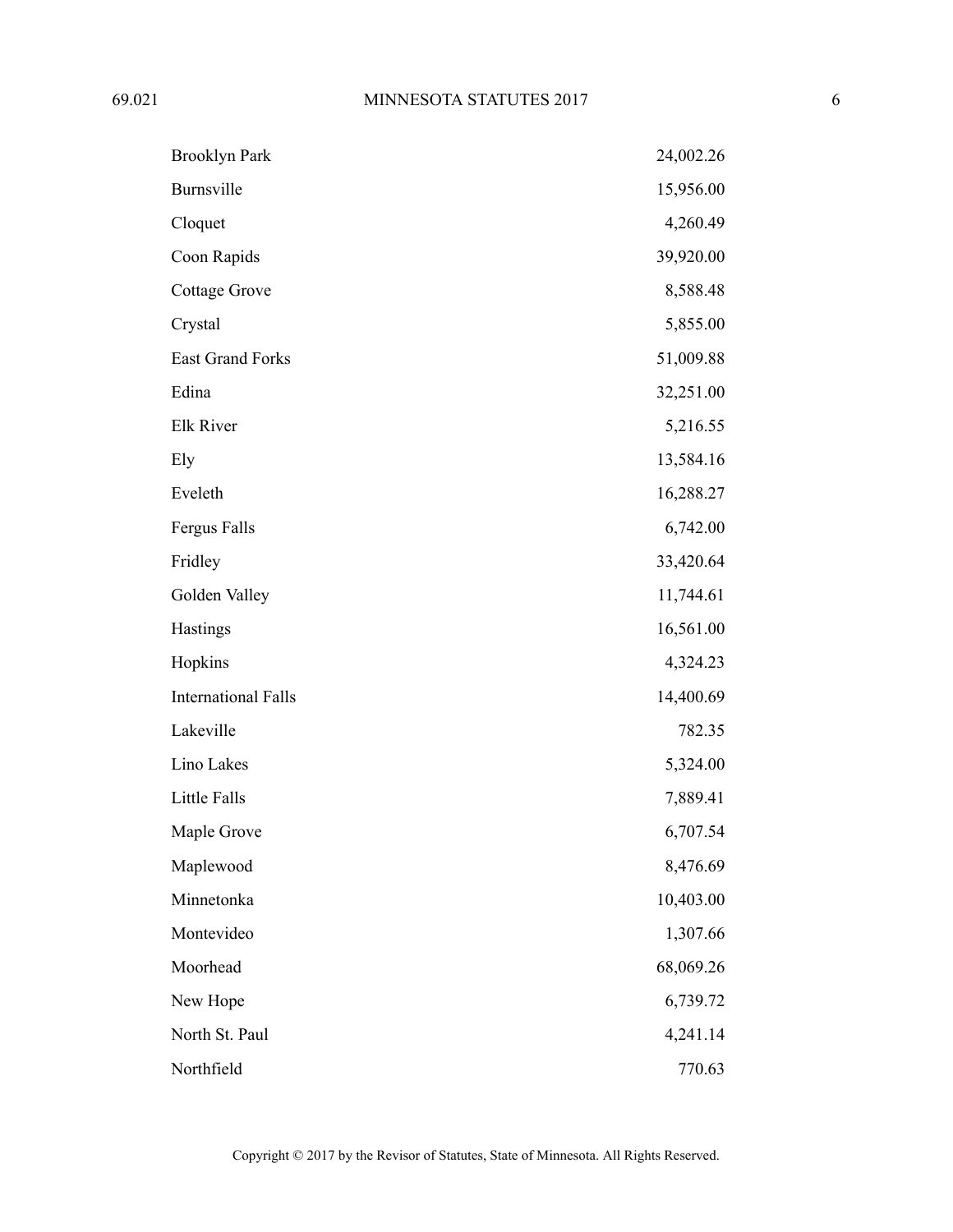| Owatonna               | 37,292.67 |
|------------------------|-----------|
| Plymouth               | 6,754.71  |
| Red Wing               | 3,504.01  |
| Richfield              | 53,757.96 |
| Rosemount              | 1,712.55  |
| Roseville              | 9,854.51  |
| St. Anthony            | 33,055.00 |
| St. Louis Park         | 53,643.11 |
| Thief River Falls      | 28,365.04 |
| Virginia               | 31,164.46 |
| Waseca                 | 11,135.17 |
| West St. Paul          | 15,707.20 |
| White Bear Lake        | 6,521.04  |
| Woodbury               | 3,613.00  |
| any other municipality | 0.00      |

(d) The total amount of excess police state aid must be deposited in the excess police state-aid account in the general fund, administered and distributed as provided in subdivision 11.

Subd. 11. **Excess police state-aid holding account.** (a) The excess police state-aid holding account is established in the general fund. The excess police state-aid holding account must be administered by the commissioner.

(b) Excess police state aid determined according to subdivision 10, must be deposited annually in the excess police state-aid holding account.

(c) From the balance in the excess police state-aid holding account, \$900,000 must be canceled annually to the general fund.

(d) On October 1 of each year, one-half of the balance of the excess police state-aid holding account remaining after the deduction under paragraph (c) is appropriated for additional amortization aid under section 423A.02, subdivision 1b.

(e) Annually, the remaining balance in the excess police state-aid holding account, after the deductions under paragraphs (c) and (d) cancels to the general fund.

History: 1969 c 1001 s 3: 1971 c 695 s 2: Ex1971 c 6 s 4-7: 1973 c 123 art 5 s 7: 1973 c 492 s 14: 1976 c 315 s 4-6; 1977 c 429 s 6-8,63; 1981 c 68 s 5-8; 1981 c 224 s 274; 1982 c 460 s 2; 1983 c 289 s 114 subd 1; 1984 c 558 art 1 s 8; 1984 c 592 s 65-68; 1984 c 655 art 1 s 92; 1985 c 248 s 70; 1986 c 359 s 6,7; 1986 c 444; 1Sp1986 c 1 art 4 s 1-4; 1987 c 268 art 2 s 21-23; 1987 c 404 s 90; 1988 c 719 art 2 s 4; art 5